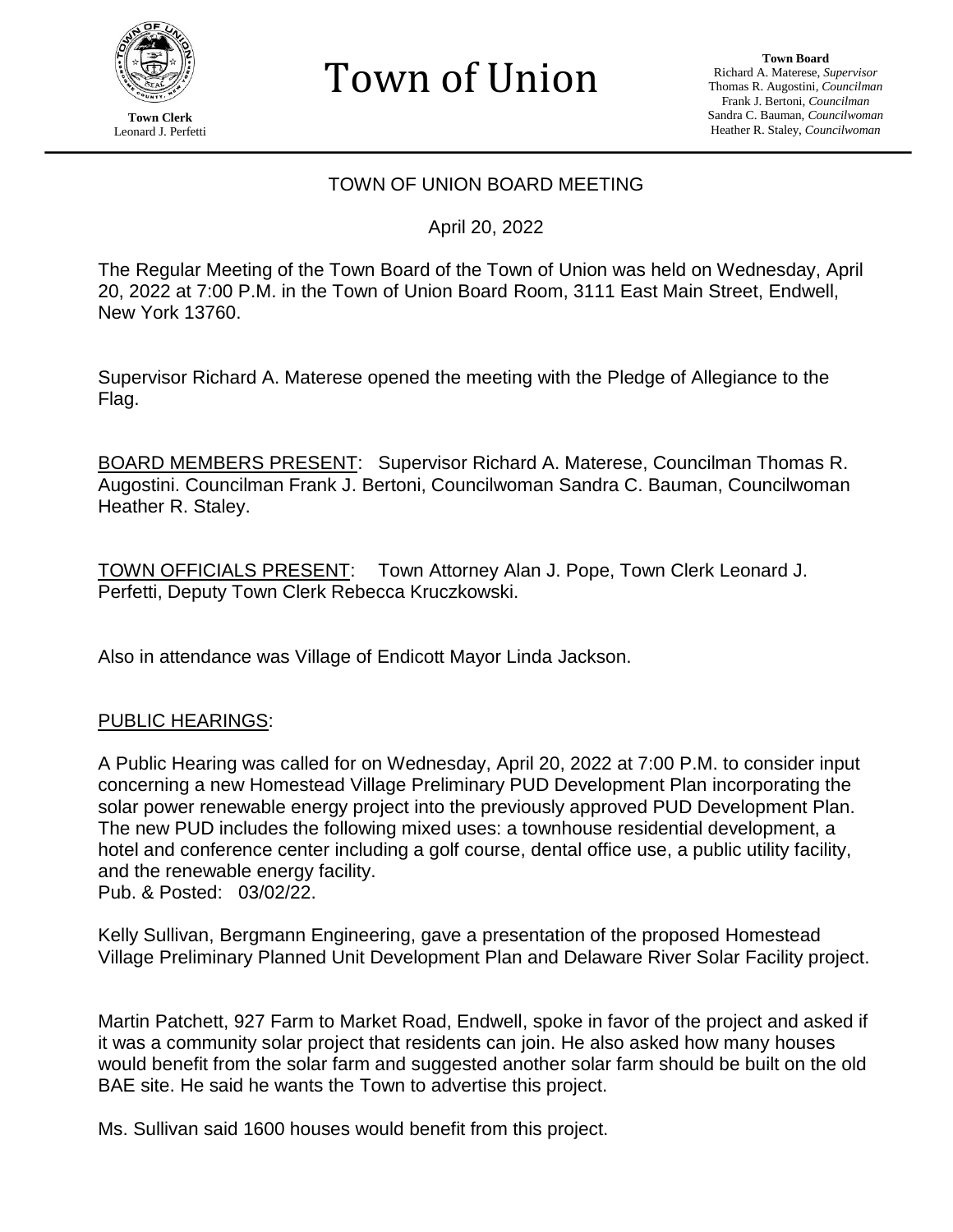

Peter Dolgos, Delaware River Solar project, said there would be discounted rates on utilities for those who join.

Supervisor Richard A. Materese clarified that this is not a Town of Union project, that it is on private property and is a private business deal.

Gary Diehl, Waterman Conservation Center representative for the Glen, said they are not opposed to the project as long as their concerns are addressed, such as planting trees and shrubs along the walking path to hide the panels from walkers, and that the water runoff from the project does not affect The Glen.

Kelly Sullivan said they will add a landscaping plan as soon as they receive a list of requests from the Waterman Conservation Center.

Councilman Thomas R. Augostini asked how much the total cost of the project will be and if the 10% savings would be from the supply or delivery side.

Peter Dolgos said it will be approximately a \$10 million project and the savings would be from the supply side.

Councilman Augostini also questioned if they will have a labor agreement with union contractors to build the project and why are there two separate projects for this plan.

Mr. Dolgos said they are not required to contract with union contractors, but plan on using local labor. He also said there are two projects because each project cannot be over 5 megawatts each.

Councilman Augostini asked if they are planning on approaching the IDA for an abatement on the property.

Mr. Dolgos said they haven't gotten that far, but yes, they plan on approaching the IDA.

As no one else wished to speak, Supervisor Richard A. Materese closed the first Public Hearing.

A Public Hearing was called for on Wednesday, April 20, 2022 at 7:00 P.M. to consider adoption of a proposed new zoning local law, namely a proposed amendment to the Town of Union Zoning Chapter 300, Part 3, Overlay and Special Purpose Districts, to include Article 35 Cannabis Business Overlay (CBO) District for retail sales/dispensary of Cannabis products. A public hearing will be held at the Town Hall, 3111 East Main Street, Endwell, New York on Wednesday, April 20, 2022 at 7:00 P.M., at which time all persons interested in the

### **Town of Union April 20, 2022**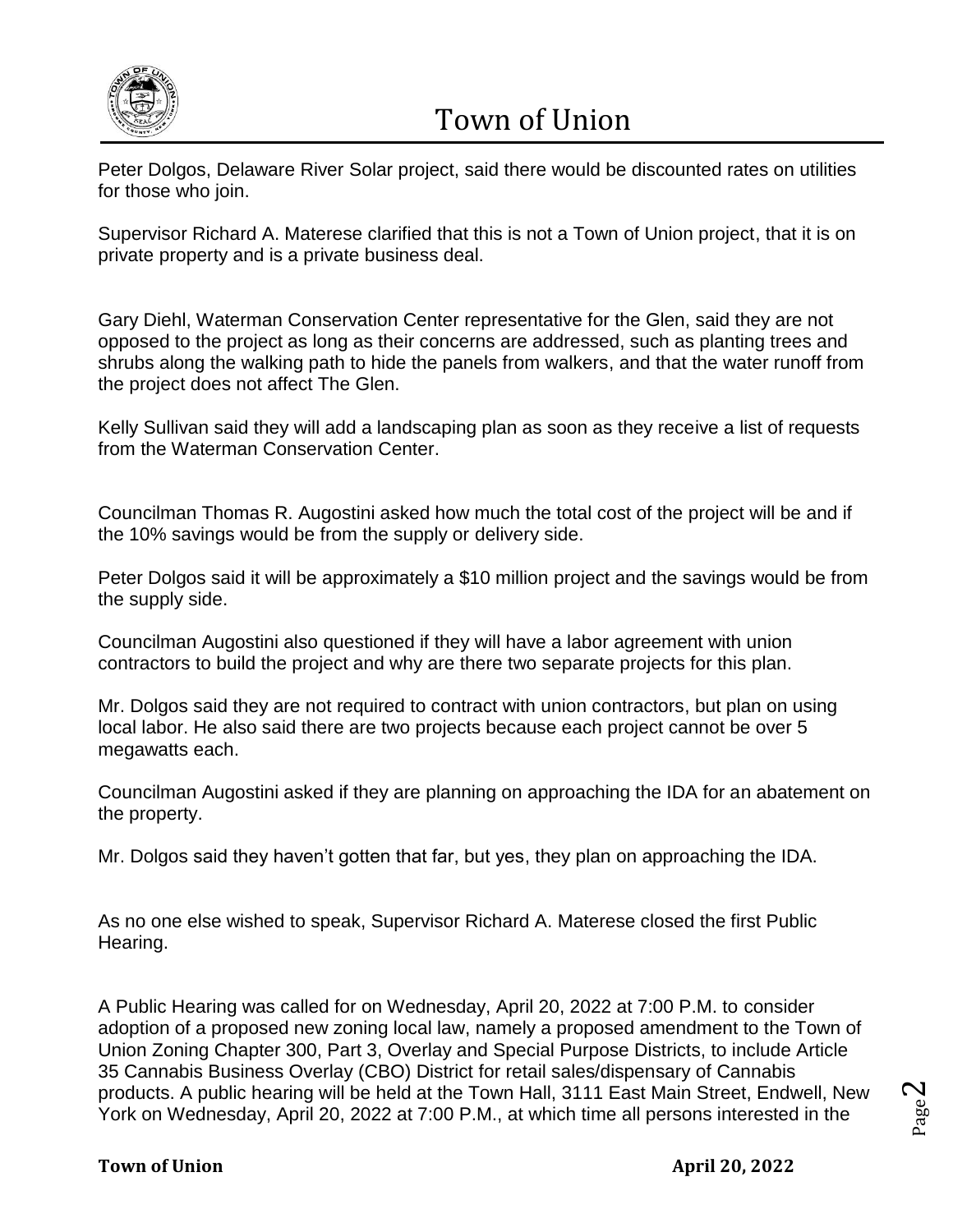

subject matter thereof will be heard. The purpose of the public hearing shall be to receive public input and to evaluate and consider adoption of the foregoing Pub. & Posted: 3/2/22.

Carol Laskoski, 37 Edwards Street, Johnson City, said she is not happy that marijuana was legalized in New York State. She feels it will create more accidents and problems with marijuana along with alcohol problems. She asked where in New York State marijuana is not being sold.

Ryan Agnew, 719 Marjorie Lane, Endicott, said he owns property on Route 26 in the zoned area and wants to know what this local law means. He asked if it means that marijuana can only be sold in these areas and if it would affect his assessment on the property.

Supervisor Richard A. Materese explained that CDB oils can be sold anywhere, and this law will allow marijuana (THC) to be sold in the designated areas. He said the Board worked with the Planning and Code departments and decided on the areas which are zoned general commercial & industrial to specifically make it a smaller area where we would allow it. He further stated that the State will probably only give one license to someone in the Town and possibly one each to Endicott, Vestal and Johnson City.

Matt Smith, 3720 Frazier Drive, Endicott, asked how the Town decided on these areas.

Supervisor Richard A. Materese said there are three cannabis overlay zones and business will be regulated by laws under the independent Office of Cannabis Management within the New York State Liquor Authority.

David McDonough, owns property on Route 26 in the one area and asked where the other areas are.

Councilman Frank J. Bertoni said they are on Airport Road, Endicott, and on the George F. Highway.

Mr. McDonough said they are out of site, so out of mind and asked why not put it in a downtown area. He also asked how it would be determined which area would be chosen for the one license.

Supervisor Richard A. Materese explained that they are not in condensed areas and we took as many precautions as possible to decide where they would be. He said it would be determined where it would go when someone applies for a license and where they want it to be.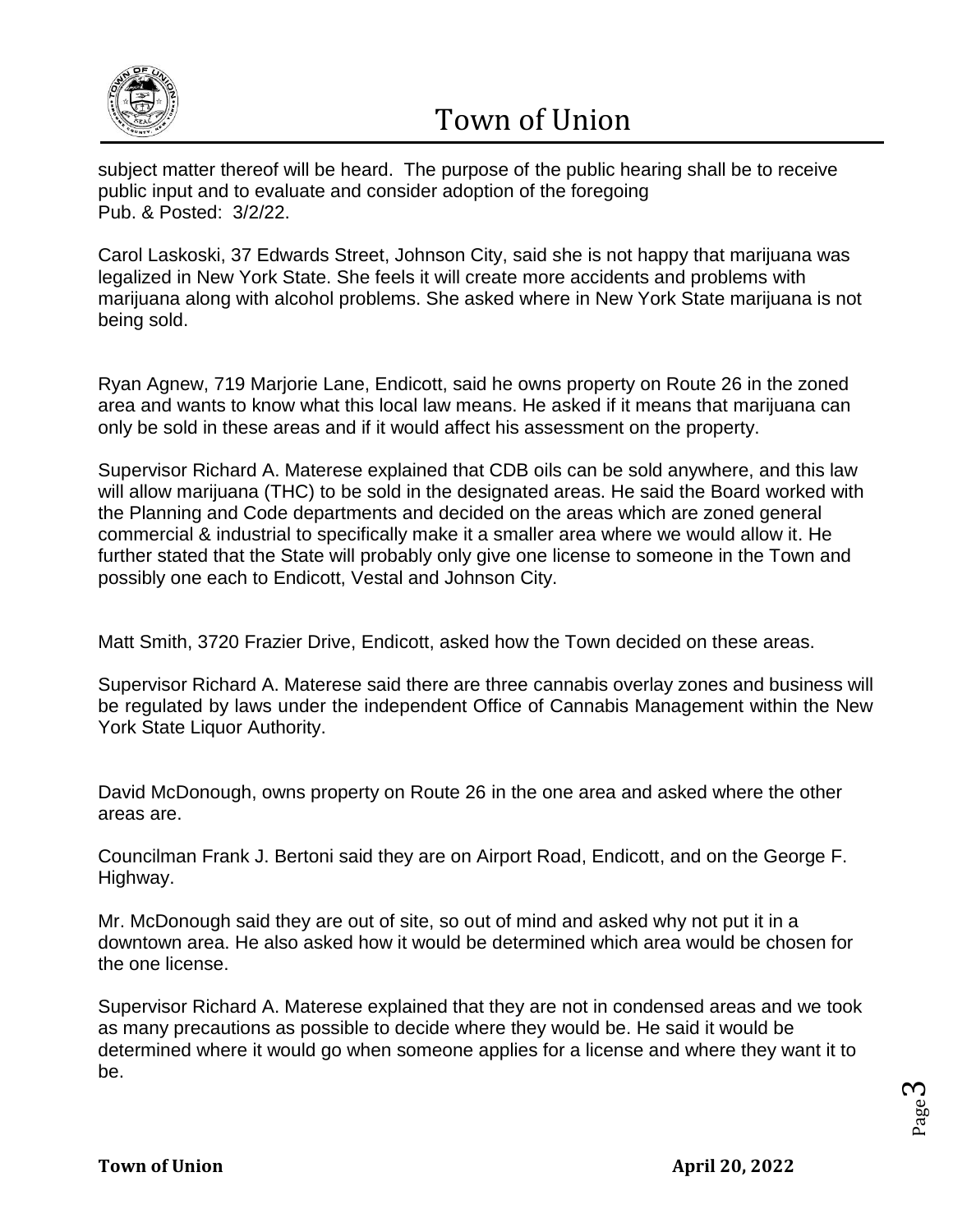

Matt Smith, 3720 Frazier Drive, Endicott, asked why they chose not to have a dispensary by a school, for example and yet bars are allowed near them. He also asked why there will not be more than one license if there are many places that sell alcohol and cigarettes.

Supervisor Richard A. Materese said it is not up to us as to how many licenses there will be. The State decides that.

Councilman Thomas R. Augostini said those places for the bars were already there and are grandfathered in, so you can't change their locations because of zoning changes.

Supervisor Richard A. Materese said we are dealing with today's knowledge of hazards, therefore we want to accommodate dispensaries, but also be careful.

Martin Patchett, 927 Farm to Market Road, Endwell, asked how long these licenses will be approved for and what the expected revenue intake for the Town will be.

Town Attorney Alan J. Pope said the license approval will be forever.

Supervisor Richard A. Materese said the dollar amount intake remains to be seen. He said we did not opt in for the consumption area, so the buyers would have to purchase the marijuana and go somewhere else to consume it. He also said that the sales will be highly regulated and there will be different levels of marijuana for different things.

Martin Patchett asked if there is an increase in marijuana traffic problems, can the approvals be changed or revoked; and if we are going to approve it, there should be monitoring of who buys, and how much. He said they must identify themselves when buying.

Town Attorney Alan J. Pope said they could be changed at some time.

Councilman Thomas R. Augostini said we would not be able to do that as long as the Town is opted in, we have to have the area available.

Councilwoman Heather R. Staley said there will be a limit to the amount they can buy; by scanning their driver's license it is recorded, so they cannot go from place to place to buy more.

Supervisor Richard A. Materese said it is fair to say the demon is out of the box already and with the dispensary, we would be guaranteeing the pot is not laced with fentanyl and right now, the pot here would be rejected in regulated areas. He said it is proven the number of deaths have gone down in the dispensary areas. He also said a person cannot just walk in and say they want to be a seller; there are regulations that must be followed.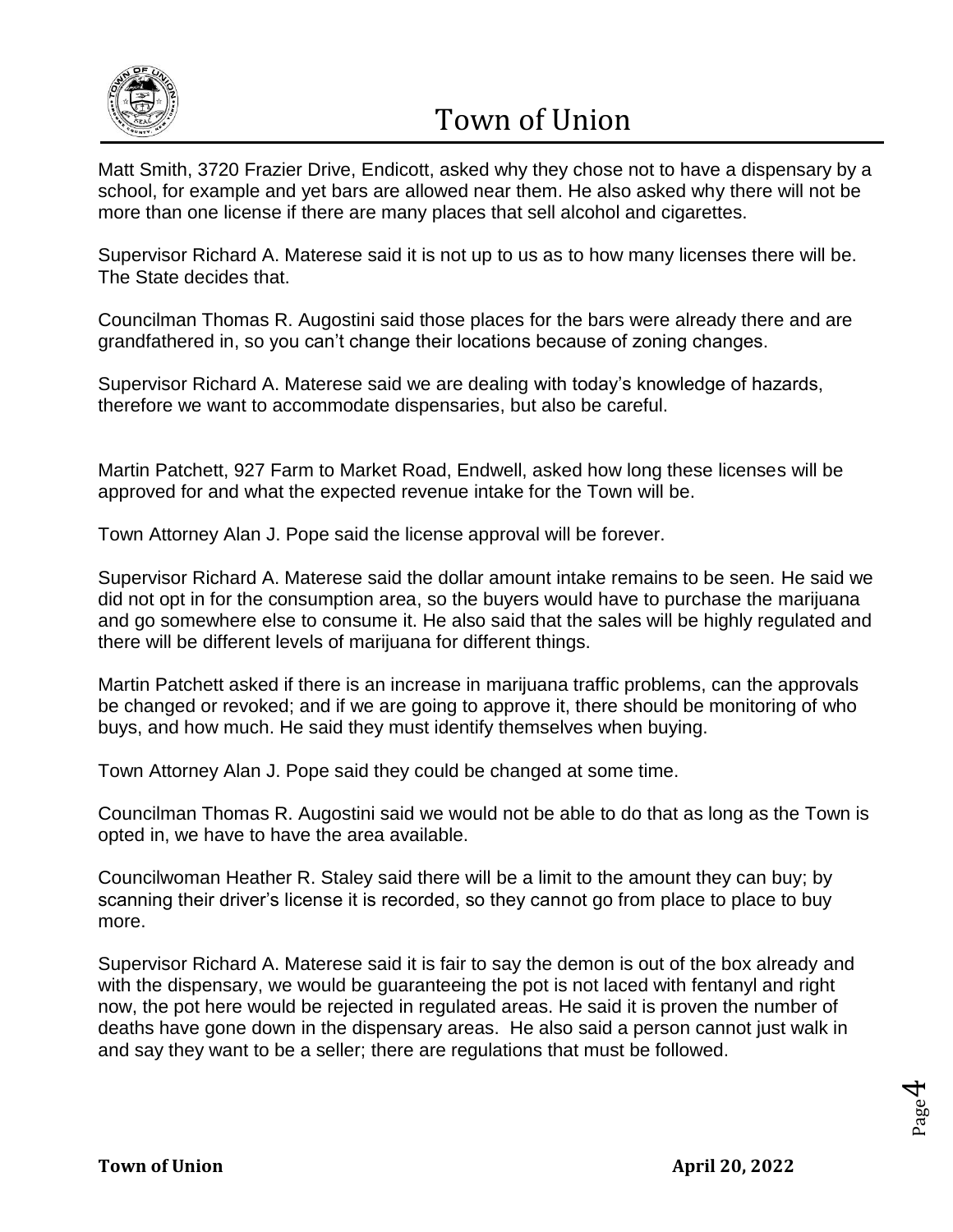

Councilman Frank J. Bertoni said it is worth noting that some of the Board members voted no for this.

Councilwoman Heather R. Staley said she voted yes because it will be safer to purchase marijuana from a regulated source than from off the streets or in a back alley.

Councilman Frank J. Bertoni said he would be interested in what Mayor Jackson has to say about this.

Village of Endicott Mayor Linda Jackson said the Mayor's Advisory Code Committee made up a zoning law and local law, but, they have to redo some of the law regarding tobacco to include marijuana. She said General Code sent them laws from four other areas, which were dissected and reviewed by the Committee, Code Department, Police Department and their Attorney who will then make up the law from there. She said they do not have the space to do an overlay area like the Town, so they are doing a zoning and local law to cover the whole Village where they do not want any tobacco products or marijuana sold in these areas. She explained that cannabis cannot be raised to sell in the Village because they do not have an agricultural zone. She is waiting for the attorney to put it all together for the Board to review and then present to the public for comments. She also said if they don't have at least one store in the Village of Endicott, they will go other places to purchase it and bring it back to the Village. She said her Police Chief warned that there will still be black market sales even with the dispensaries.

Councilman Frank J. Bertoni asked what she means by regulating it through zoning and does this mean that you will be able to sell marijuana throughout the Village.

Mayor Jackson said they do not want it grown indoors in certain areas or near schools, churches, and playgrounds.

Councilman Thomas R. Augostini explained the tax revenue the towns and villages would get would be 13% from these sales.

As no one else wished to speak, Supervisor Richard A. Materese closed the second Public Hearing.

BIDS: None.

### APPROVAL OF MINUTES:

Page L∩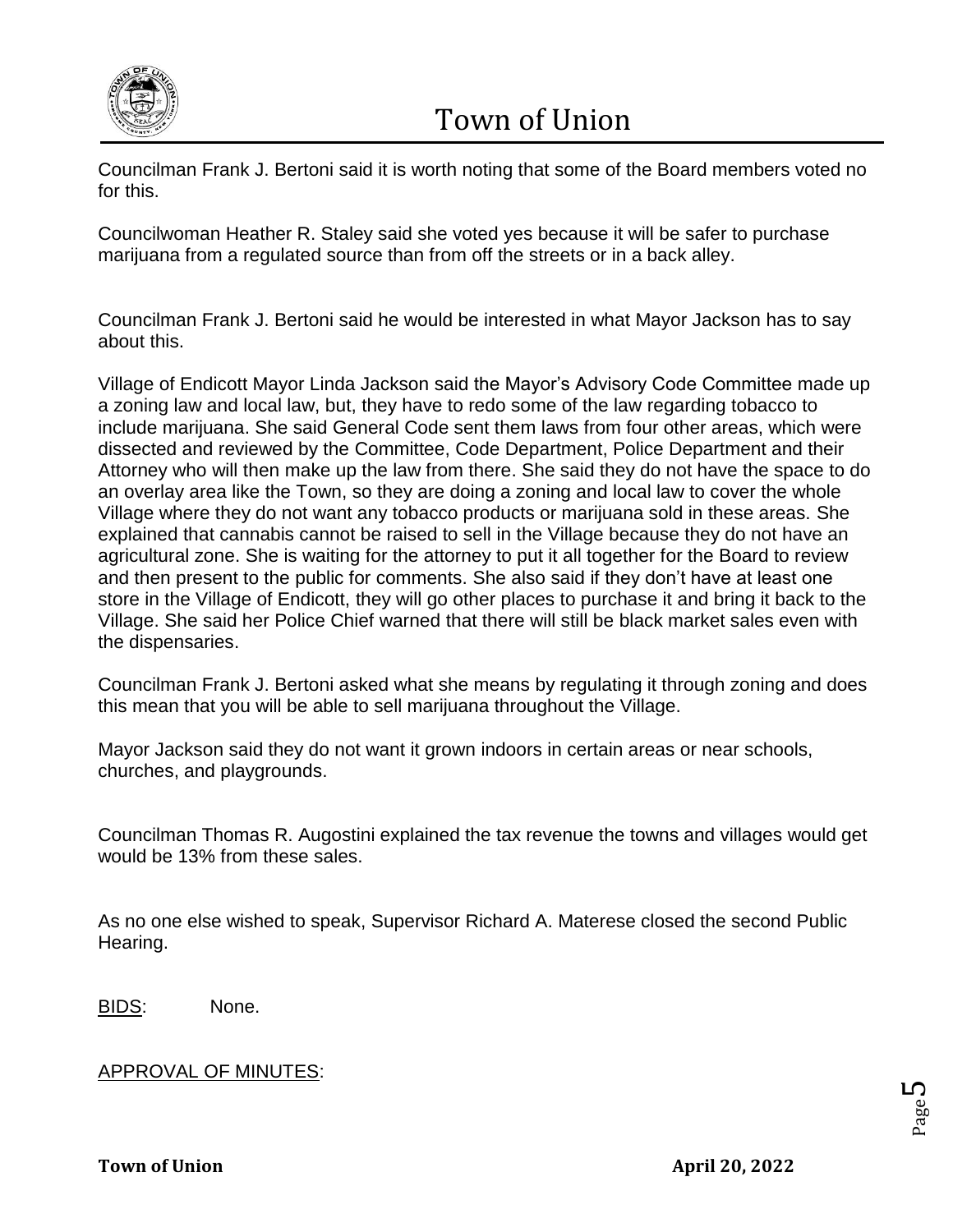

Moved by Augostini, seconded by Bertoni to approve the Minutes of the Regular Town of Union Board Meeting held on Wednesday, April 6, 2022. Carried.

### HEARING OF VISITORS:

Martin Patchett, 927 Farm to Market Road, Endwell, said he is concerned with the resolution regarding the speed limit change on Farm to Market Road. He said he doesn't see anything in the change regarding traffic control devices and that there should be only one speed limit for the distance from Hooper Road to Hillside Terrace.

Councilman Thomas R. Augostini said this resolution is only to call for a public hearing on the subject.

Supervisor Richard A. Materese said this is plan was created by Broome County since this is a county road and he recommends Mr. Patchett come back for the public hearing.

Supervisor Richard A. Materese asked Village of Endicott Mayor Linda Jackson about an email she sent to him and the Board regarding the changing of refuse collection on West Franklin Street and Zimmer Avenue that is supposed to start on Monday.

Mayor Jackson said it was a misunderstanding on her part regarding this. She was unaware of the agreement the Town has with the Village for these collections. There will be no changes until after we meet, if any.

Supervisor Materese said they have not heard of any complaints from the residents.

Mayor Jackson said that when a complaint comes in, her guys go and take care of it so, that is why you haven't heard of any. She said she will bring the complaints from the Street Department when they meet.

As no one else wished to speak, Supervisor Richard A. Materese closed the first Hearing of visitors.

### COMMUNICATIONS FOR FILING:

Moved by Augostini, seconded by Bertoni to receive and file the following Communications:

1. Charter Communication Notices of Programming Change – March 31, 2022 & April 1, 2022.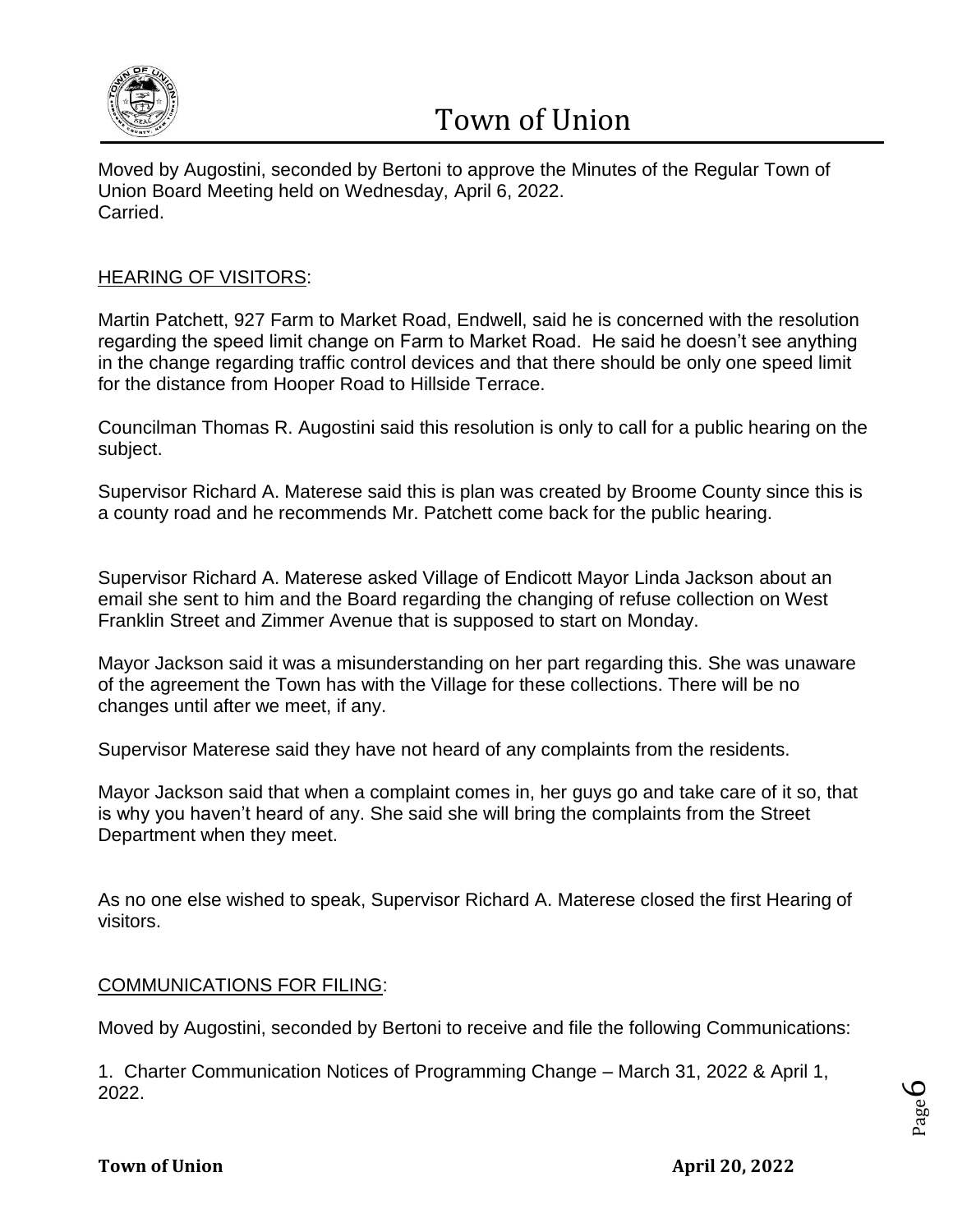

2. Village of Endicott Board Minutes – March 21, 2022.

3. Letter from Beth Lucas, Director of Broome County Planning and Economic Development regarding review per Section 239 l and m – Town of Union Zoning Local Law amendment, Chapter 300, Part 3 Overlay and Special Purpose Districts: Addition of Article 35, Cannabis Business Overlay (CBO) District in the Part-Town of Union (excludes the Villages of Endicott and Johnson City) citing they have not identified any significant countywide or intercommunity impacts associated with the proposed project.

4. Union Volunteer Emergency Squad – March Monthly and 1<sup>st</sup> Quarterly Reports for 2022. Carried.

### COMMUNICATIONS FOR ACTION:

1. Moved by Augostini, seconded by Bertoni to approve the letter from Robert Brady, O.L. Davis Fire Company, President, requesting road closure on part of Taft Avenue and Country Club Road to Taft Avenue from 3:00 P.M. to approximately 4:40 P.M. for a parade from Taft Avenue to the fire station on Country Club Road, road closure of Country Club Road from Doyleson Avenue to Hooper Road for a block party from 3:00 P.M. to 8:00 P.M., and a fireworks display at 8:30 P.M. at Highland Park on Saturday, September 18, 2022 to celebrate their 100<sup>th</sup> Anniversary Celebration that was postponed in 2021 due to Covid, and refer it to Commissioner of Public Works Louis V. Caforio and Highway Superintendent Chester Kupiec. Carried.

2. Moved by Augostini, seconded by Bertoni to approve the letter from Amanda Bamberg, Secretary for Service Unit 313 of Girl Scouts of NYPENN Pathways, requesting the useof two adjacent picnic shelters and waiver of fees at Highland Park on Sunday, May 22, 2022 for our Service Unit's Ice Cream Social and World Thinking Day Event and refer it to Commissioner of Public Works Louis V. Caforio and Parks Manager John Vassil. Carried.

PETITIONS: None.

### COMMITTEE REPORTS, RECOMMENDATIONS AND RESOLUTIONS:

(Prepared Resolution filed as part of these minutes to call for a Public Hearing to be held on Wednesday, May 4, 2022 at 7:00 P.M. to consider amending Town of Union Code Article VIII Speed Regulations Section 191-11. A. The maximum speed limit on all highways within the Town of Union is hereby designated as 30 miles per hour except as hereinafter designated:

Name of Street

| <b>Speed Limit</b> | Location |
|--------------------|----------|
|--------------------|----------|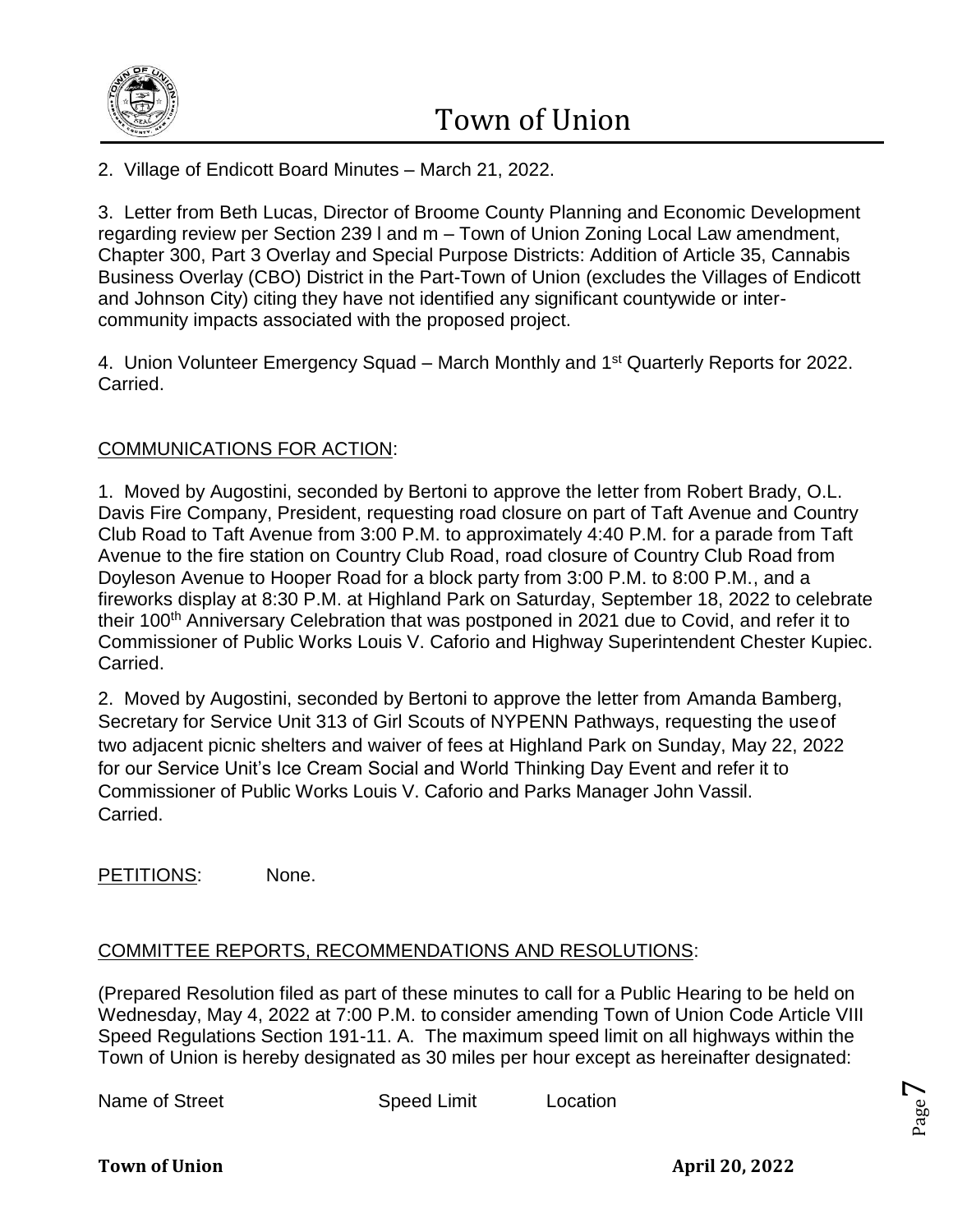

Farm to Market Road 20 Maine-Endwell High School From 150 linear feet north of the intersection of Farm to Market Road and Hooper Road a distance of 1,320 linear feet to the north (ending 150 linear feet south of the intersection of Pleasant Drive and Farm to Market Road). 7:00 a.m. to 4:00 p.m. when school is in session. Maine-Endwell Middle School From 250 linear feet south of the intersection of Farm to Market Road and Struble Road a distance of 1,000 linear feet to the north (ending 100 linear feet north of the intersection of Hillside Terrace and Farm to Market Road). 7:00 a.m. to 4:00 p.m. when school is in session.)

Res. by Bertoni, seconded by Bauman. The same state of the Vote: All yes. The Resolution was adopted.

(Prepared Resolution filed as part of these minutes authorizing Supervisor Richard A. Materese or Deputy Supervisor Thomas R. Augostini to sign the agreement from GHD Consulting Services, Inc. to provide Professional Services related to evaluating and identifying capacity limitations in other areas of the Collection System. The areas to be evaluated and identified for capacity limitations are:

Farm to Market Pump Station West Corners Pump Station S. Seward Avenue

Projects Fees are as follows:

Task 1: Flow Metering Allowance \$175,000.00 Task 2: Sewer Capacity Evaluation \$ 61,000.00 TOTAL: \$236,000.00 Payment will be from the ARPA Funds.) Res. by Staley, seconded by Augostini. The example of the Vote: All yes. The Resolution was adopted.

(Prepared Resolution filed as part of these minutes authorizing Supervisor Richard A. Materese or Deputy Supervisor Thomas R. Augostini to sign the proposal from Delta

Page  $\infty$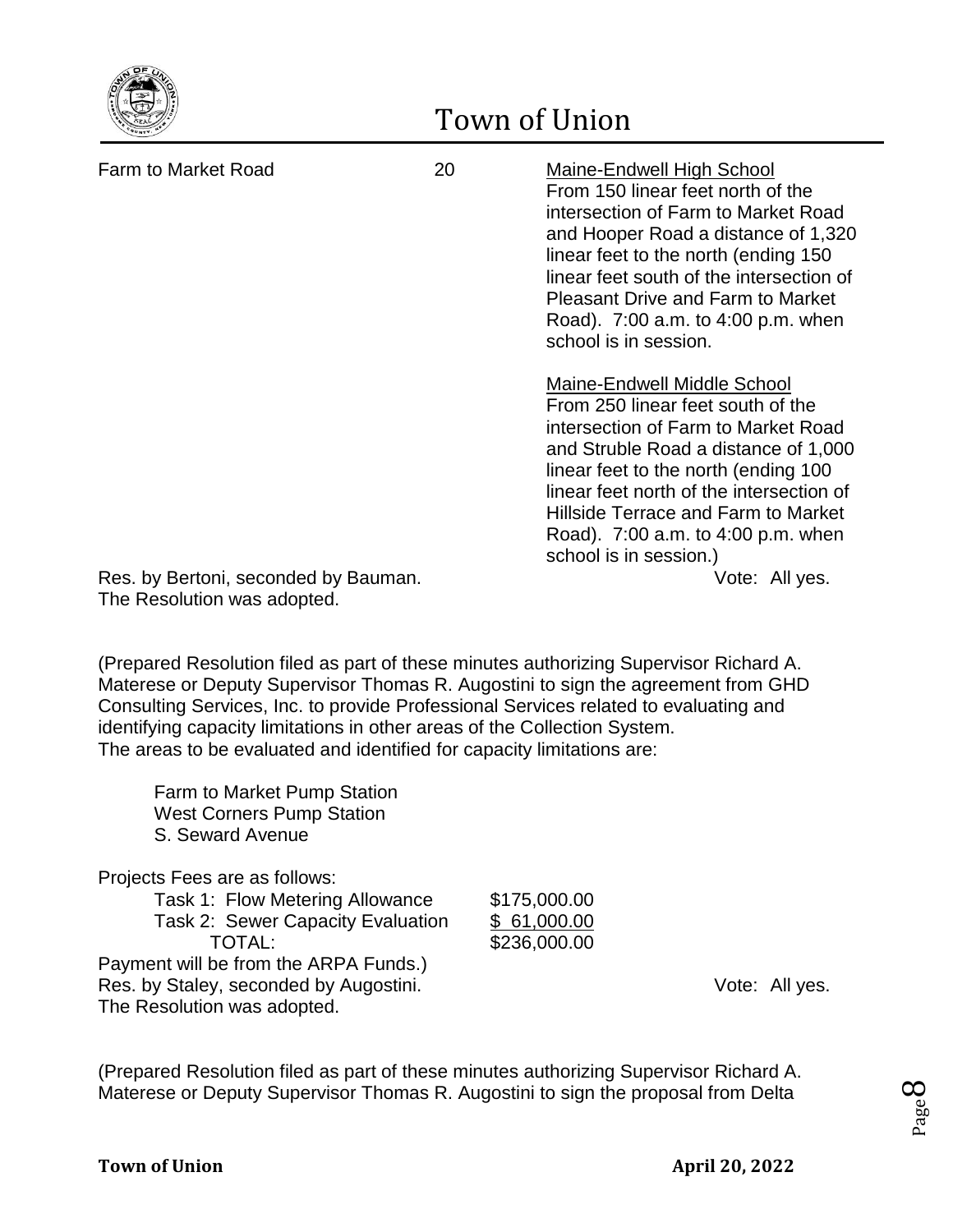

Engineering to provide Professional Engineering Services for Oakdale Road Sanitary Pump Station for a total fee of \$24,600.00 that will be paid from the ARPA Funds.) Res. by Staley, seconded by Augostini. The example of the Vote: All yes. The Resolution was adopted.

Moved by Staley, seconded by Augostini to approve the following 2022 budget transfer:

| Decrease: | 20 5010 4104 | <b>Books</b>         | 110.00        |
|-----------|--------------|----------------------|---------------|
| Increase: | 20 5010 4601 | Travel               | 110.00        |
| Decrease: | 20 8021 4603 | <b>Legal Notices</b> | 300.00<br>\$. |
| Decrease: | 20 8120 4603 | <b>Legal Notices</b> | 100.00        |
| Decrease: | 20 8540 4603 | <b>Legal Notices</b> | 150.00<br>\$  |
| Decrease: | 20 8989 4603 | <b>Legal Notices</b> | \$500.00      |
| Decrease: | 20 8020 4603 | <b>Legal Notices</b> | \$800.00      |
| Increase: | 20 1490 4603 | <b>Legal Notices</b> | \$1,850.00.   |
|           |              |                      |               |

Carried.

(Prepared Resolution filed as part of these minutes to make a Negative Declaration under SEQRA per evaluation of the submitted Full Environmental Assessment Form, Broome County 239-Review comments, and the Planning Board's Advisory Opinion regarding the Homestead Village PUD Preliminary Development Plan.)

Res. by Augostini, seconded by Bertoni. The example of the Vote: All yes.

The Resolution was adopted.

(Prepared Resolution filed as part of these minutes to at the Board's discretion to approve, the Homestead Village PUD Preliminary Development Plan with the condition that this approval is only for two proposed solar developments and existing uses, expressly excludes any other future developments or modifications of the development plan.) Res. by Augostini, seconded by Bertoni.

Councilman Thomas R. Augostini said he likes the project, but does not like PILOTS at all, so he said he will be voting no on this resolution.

Vote: Yes **Staley** Bauman **Materese** Vote: No Bertoni Augostini

> Page  $\sigma$

The Resolution was adopted.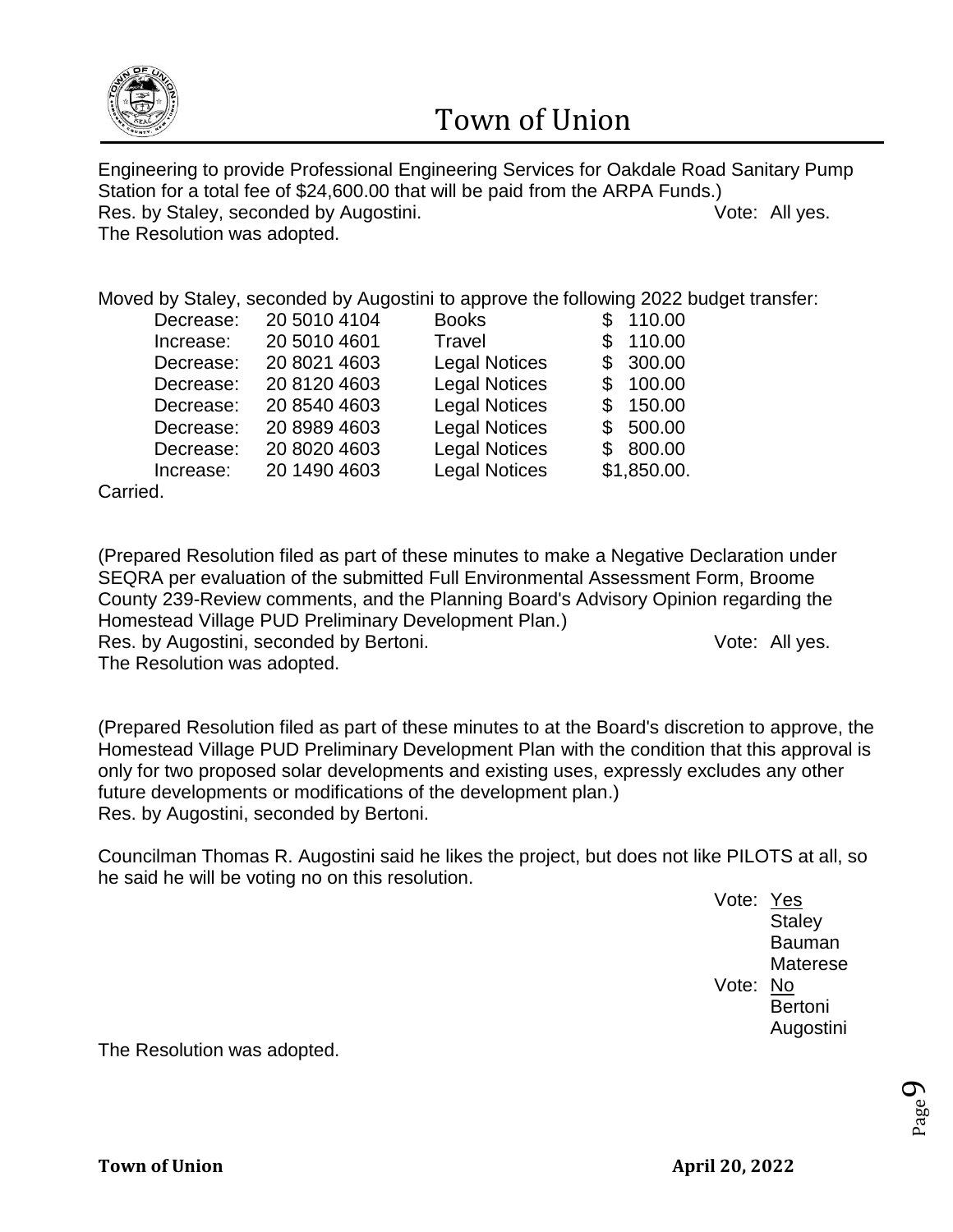

(Prepared Resolution filed as part of these minutes to make a Negative Declaration under SEQRA per evaluation of the submitted Full Environmental Assessment Form, Broome County 239-Review comments, and the Planning Board's Advisory Opinion regarding the proposed amendment to the Town of Union Zoning Chapter 300, Part 3, Overlay and Special Purpose Districts, to include Article 35 Cannabis Business Overlay (CBO) District.) Res. by Augostini, seconded by Bertoni. The research of the Vote: All yes. The Resolution was adopted.

(Prepared Resolution filed as part of these minutes at the Board's discretion to approve, the Town of Union Zoning Chapter 300, Part 3, Overlay and Special Purpose Districts, to include Article 35 Cannabis Business Overlay (CBO) District, related to the George F. Highway Cannabis Overlay District.)

Res. by Augostini, seconded by Bertoni. The example of the Vote: Yes

**Staley** Materese No Bauman Bertoni Augostini

The Resolution was not adopted.

(Prepared Resolution filed as part of these minutes at the Board's discretion to approve, the Town of Union Zoning Chapter 300, Part 3, Overlay and Special Purpose Districts, to include Article 35 Cannabis Business Overlay (CBO) District, related to the Union Center Maine Highway Cannabis Overlay District.)

Res. by Augostini, seconded by Bertoni. The example of the Vote: All yes. The Resolution was adopted.

(Prepared Resolution filed as part of these minutes at the Board's discretion to approve, the Town of Union Zoning Chapter 300, Part 3, Overlay and Special Purpose Districts, to include Article 35 Cannabis Business Overlay (CBO) District, related to the Airport Road Cannabis Overlay District.) Res. by Augostini, seconded by Bertoni. The research of the Vote: All yes. The Resolution was adopted.

### HEARING OF VISITORS:

Dan Loiselle, 3201 Wayne Street, Endwell, asked for clarification of the 30 MPH speed limit on all Town roads as stated in the first resolution.

Page  $10$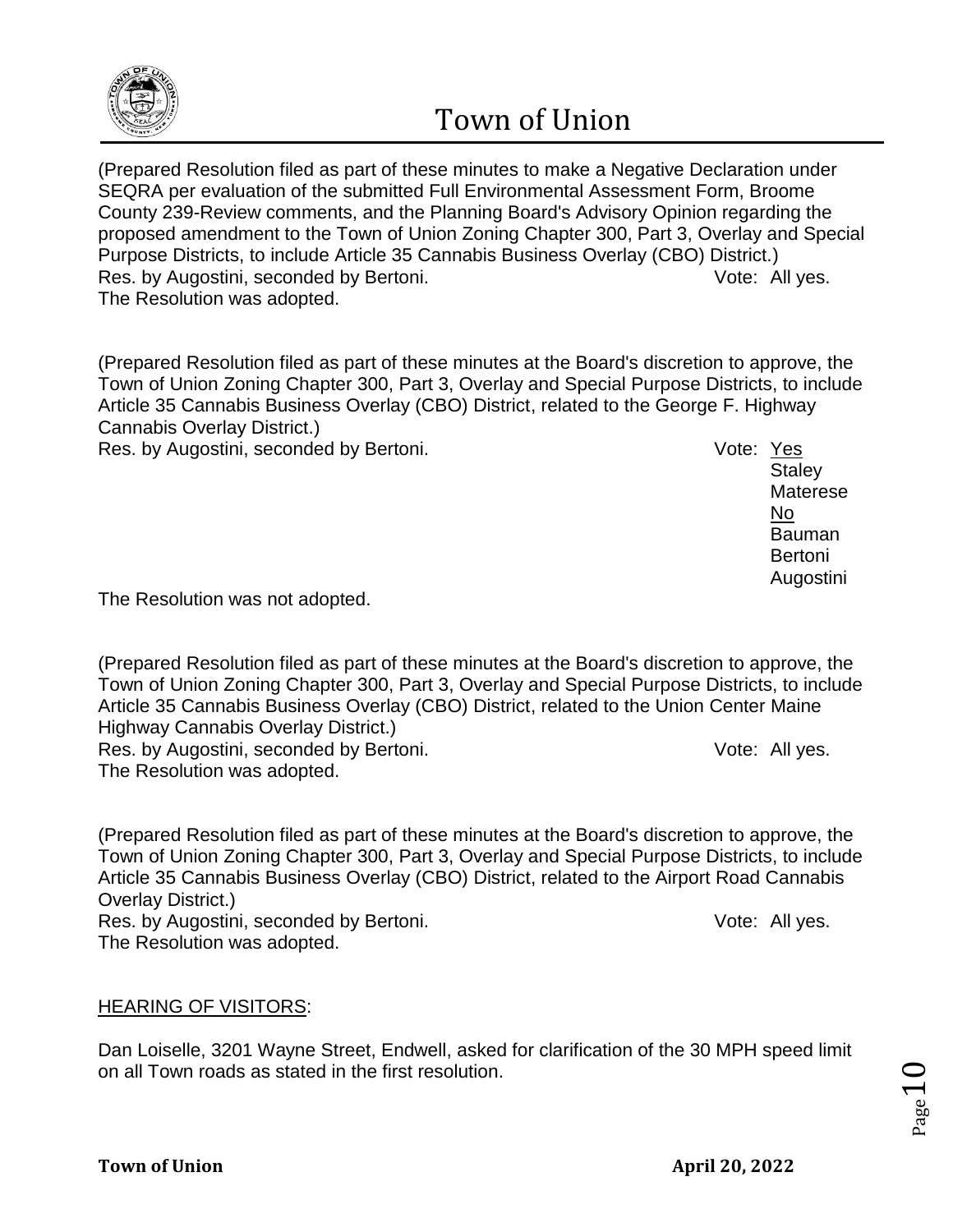

Councilman Thomas R. Augostini said the 30 MPH is standard on all roads in the Town unless it says differently and the Town cannot change the speed on a County Road. He said if the County wants to change the speed on their roads in the Town, because of the population of the Town, they have to come to us for approval.

Supervisor Richard A. Materese said the Vehicle & Traffic Law states how far we can change the distance to 20 MPH. He said that 1320 feet is the distance, so we cannot go all the way up the street. He also said the distance is based on the school property lines and we can't shift the start lines.

Councilman Thomas R. Augostini also agreed that you have to follow the State law for the maximum distance you can change the speed limit in front of schools.

Supervisor Richard A. Materese said for anyone with comments to put them all in writing and send them to the Town and the County.

As no one else wished to speak, Supervisor Richard A. Materese closed the second Hearing of Visitors.

## DEPARTMENT REPORTS ON FILE IN THE TOWN CLERK'S OFFICE:

Moved by Augostini, seconded by Bertoni to receive and file the following Department Reports:

1. Town of Union Planning Department Decision – Application #PD-2022-01, Site Plan Approval – Parking Lot Expansion, Taylor's Pizzeria/Restaurant, 3003 Watson Boulevard, Endwell, Tax Map #141.20-3-52.

2. Town of Union Planning Department Decision – Application #PD-2022-012, Minor Site Plan Review, T-Mobile Site Number UP30757A, Crown Castle Site #816785, 331 Skye Island Drive, Endicott, Tax Map #141.13-1-14.1.

3. Monthly Permits Report – March 2022.

4. Town Clerk's Monthly Report – March 2022. Carried.

Supervisor Richard A. Materese read the following Proclamation:

### **A Proclamation by the Town of Union JOINT BOARD AND TOWN SUPERVISOR RESOLUTION**

Page.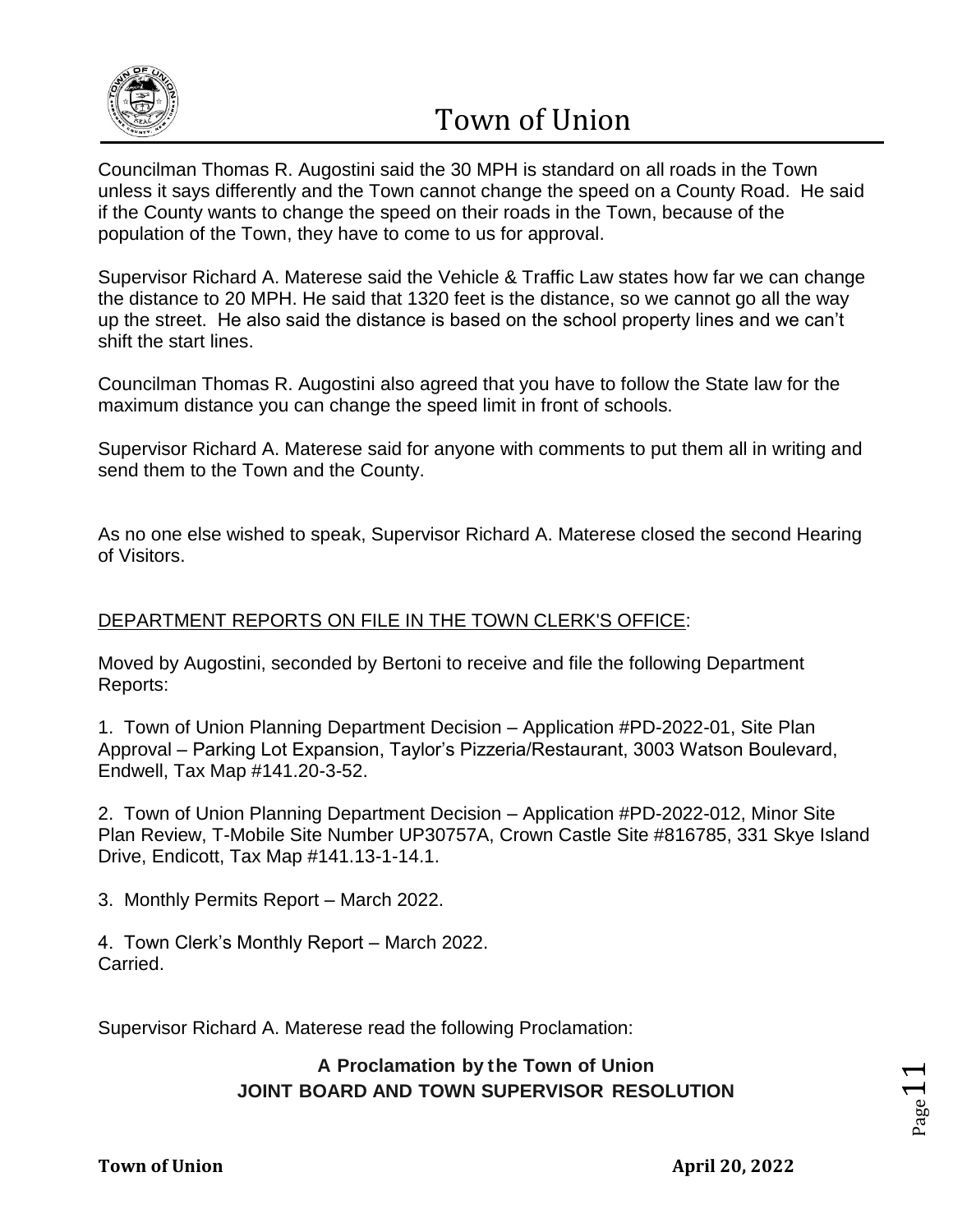

**WHEREAS,** all residents regardless of race, creed, or ethnicity deserve to be treated with dignity, respect, compassion, and justice; and

**WHEREAS,** Town of Union, New York residents value initiatives that will end race-based disparities and make the world a more equitable, inclusive, and dignified place for all to live; and

**WHEREAS,** the elimination of racism can beachieved only with the participation of all residents indialogue, reflection, and action; and

**WHEREAS,** the Town Board of Union, New York supports YWCA in its praiseworthy mission to eliminate racism, empower women, stand up for social justice, help families, and strengthen communities; and

**WHEREAS,** the Town Board of Union, New York proudly supports the YWCA Binghamton and Broome County in celebration of Stand Against Racism, a signature campaign ofYWCA USAto build community among those who work for racial justice and to raise awareness about the negative impact of institutional and structural racism in our communities.

**BE IT RESOLVED,** that the Town Board of Union, New York hereby declares April 28th - May 1st asYWCA StandAgainst Racism Day and encourages residents, local businesses, educators, and community and faith-based organizations to celebrate diversity and advocate for the elimination of racism.

**BE IT FURTHER RESOLVED,** that April 28th-May 1st is declared as YWCA Stand Against Racism Weekend.

Councilwoman Sandra C. Bauman complimented the Town employees that made a quick response and did a great job with the snow removal from Tuesday's storm. She also invited everyone to the Town of Union Arbor Day celebration at Highland Park on April 30, 2022.

Councilwoman Heather R. Staley described the Arbor Day event and said it will go on rain or shine.